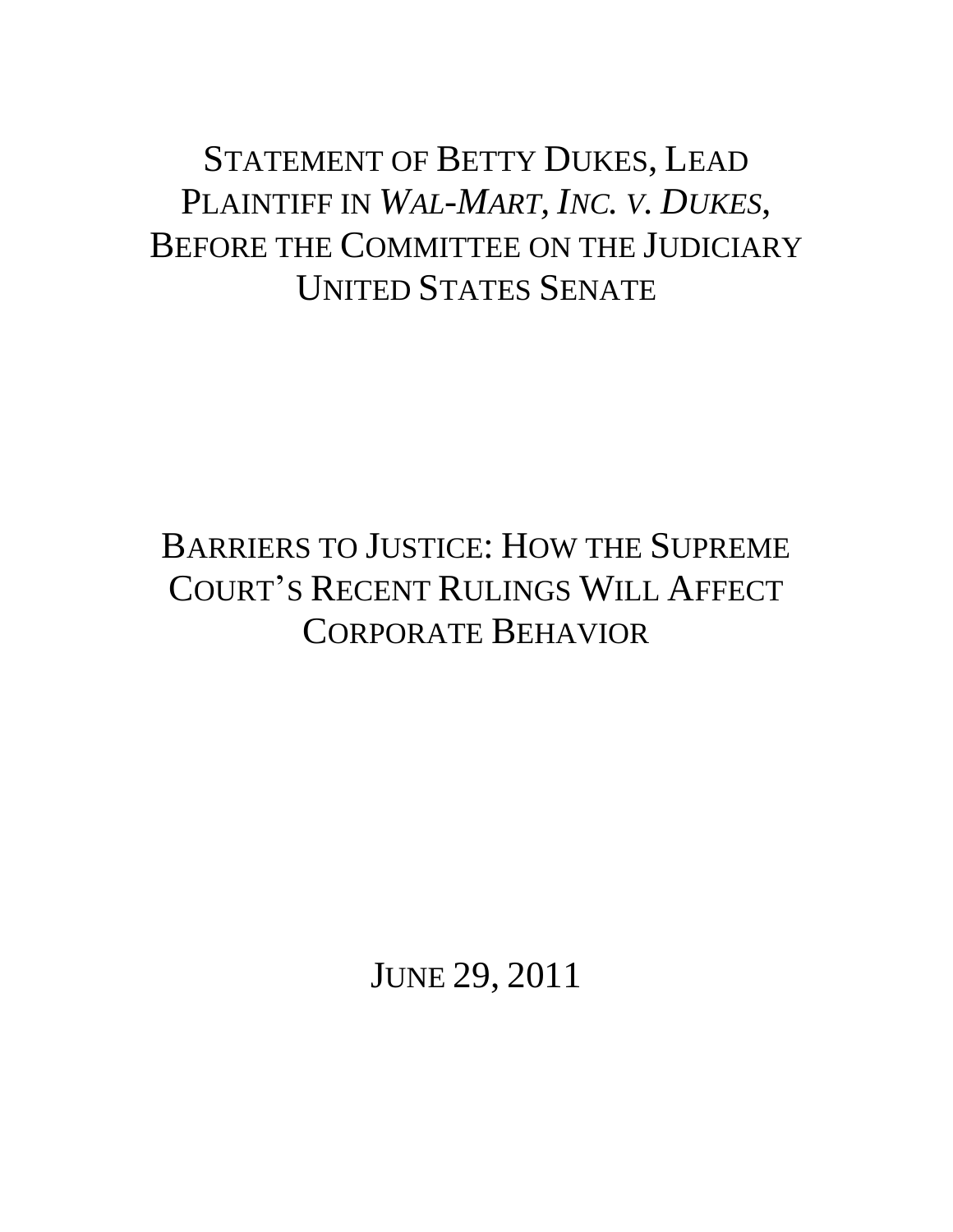On June 20th, the United States Supreme Court ruled that the class action against Wal-Mart Stores, Inc., that I have led for the past decade, in which we allege widespread sex discrimination in pay and promotions, cannot go forward as a single case. We have an overwhelming amount of evidence that Wal-Mart's policy of letting its managers use their personal biases, rather than merit, to make pay and promotion decisions was the same in each store. But the Supreme Court said our claims were not sufficiently similar to be tried together. In the short run, this decision will force us to break up our case into pieces, bringing smaller class cases where we can do so while leaving tens of thousands of women to pursue their claims individually. Most of the women who were part of this class cannot afford their own lawyer or are just hesitant to sue the biggest company in America. If they don't fit within the smaller cases we plan to bring, then these women will never have their day in court. And this decision will also mean that, while this case is already 10 years old, we may have to wait several more years just to prove our case, much less to get the relief we deserve. Meanwhile, Wal-Mart can continue to discriminate against its women workers without being accountable to any court in this country.

I have been a Wal-Mart employee for over 17 years. I started working for Wal-Mart as a part-time cashier in the Pittsburg, California store. I came to Wal-Mart with nearly 25 years of retail experience. At Wal-Mart, I felt like there would be opportunities for me to advance upwardly in the company, especially in the area of management. From the very start, I told my store manager that I was interested in advancement and asked for additional training. My first obstacle that I had to overcome was a 90 day probationary period for new hires. My store manager explained to me that I was not eligible for any advancement until that time period had expired. But I did notice that that requirement did not hold back some of the male employees from getting a promotion.

I also noticed that as time went by, my store rarely posted any in-store opportunities for promotions. When management did post opportunities before this lawsuit was filed, I only saw postings for hourly positions, never for management positions. Yet, I was keenly aware how some of the men in my store were moving upwardly in various positions that would lead to management. In most cases, when management went through the motion of putting a signup sheet for hourly positions on the wall, by the time the sheet went up those positions normally had already been given away.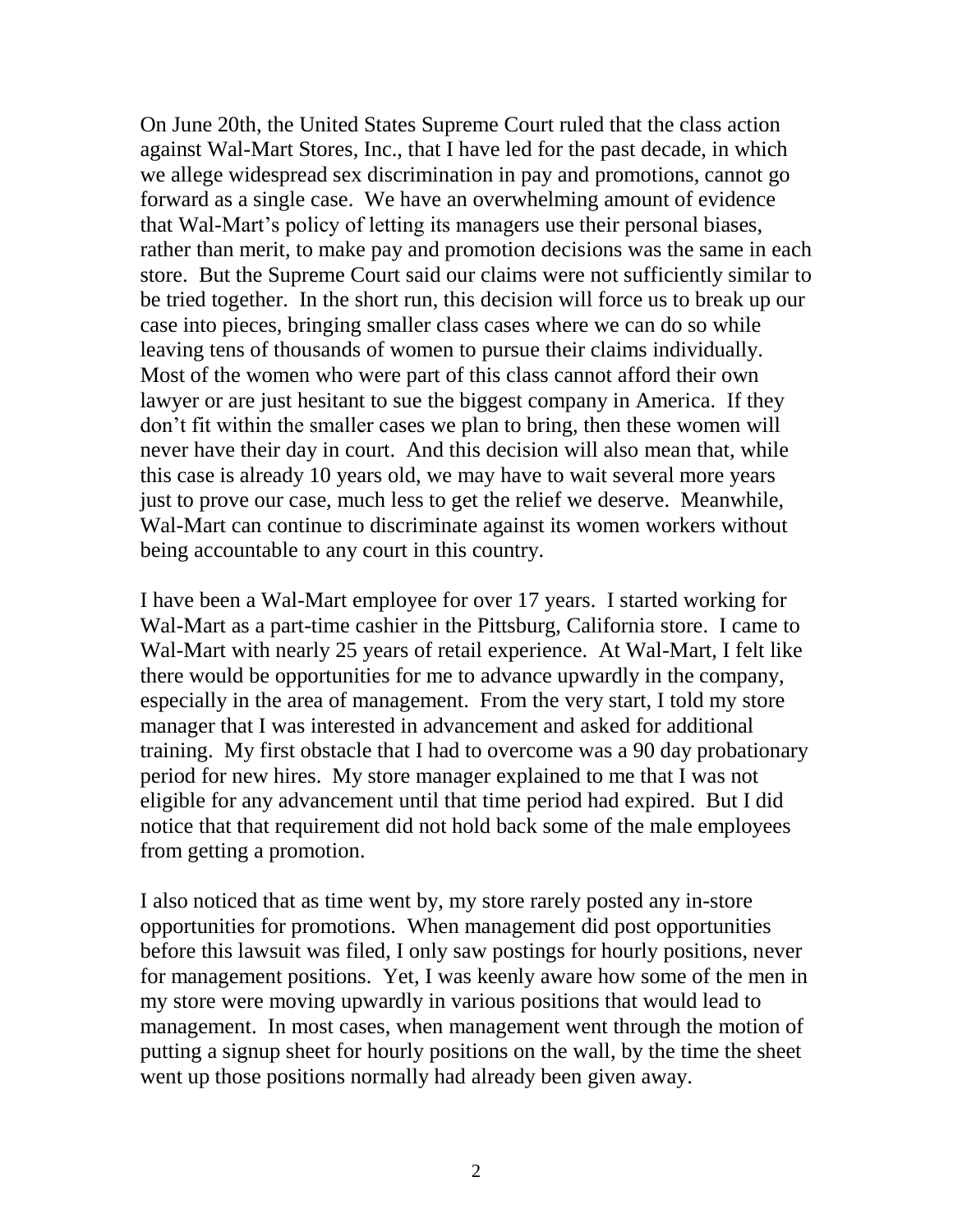After 17 years of working in the same place, I have encountered and seen many disparities and many ways in which women have been treated differently than men. I am aware of men who were hired in my store with little to no training who were making more per hour than women who had much more seniority and were fully trained to do the same job. In fact, after the lawsuit began, I found out that two men who had been hired long after I was were paid more as Greeters than I was. Wal-Mart allowed its managers broad discretion in making pay raise and promotion decisions based on their own personal biases.

In fact, the only promotion I ever received at Wal-Mart was to a position that hadn't been posted. After speaking frequently of my interest in advancement, I was promoted in June 1997 to the position of Customer Service Manager, an hourly, non-managerial job. Two years later, after suffering from discipline for actions which men were free to take without punishment, I was demoted to a cashier position and my pay was cut. In my nearly 25 years of working in retail before coming to Wal-Mart, I had never been disciplined even once. I remained a cashier for several years until I was reassigned to the position of Greeter.

Notwithstanding the many challenges I have faced personally at Wal-Mart, I am determined not to let Wal-Mart force me out of my job. As a result, I still work at a store in Pittsburg, California, where I have been my entire Wal-Mart career. I remain a Greeter today.

Because I was aware that the disparities in treatment that I saw affected many more women than just me, I decided to bring this lawsuit. I filed this class action lawsuit in June 2001. Through the lawsuit, we have found a lot of evidence that Wal-Mart managers and executives have viewed women as less valuable workers than men. Managers at stores around the country, for example, have openly explained they were paying men more than women because they believe men have families to support while women do not. Managers have also justified their preference for selecting men for management jobs by telling women that men make better managers in retail work and that women should stay home with their families.

In fact, when another of the plaintiffs who worked at a different store found out a male co-worker in the same position was making \$10,000 a year more, she was told to bring in her household budget so her manager could decide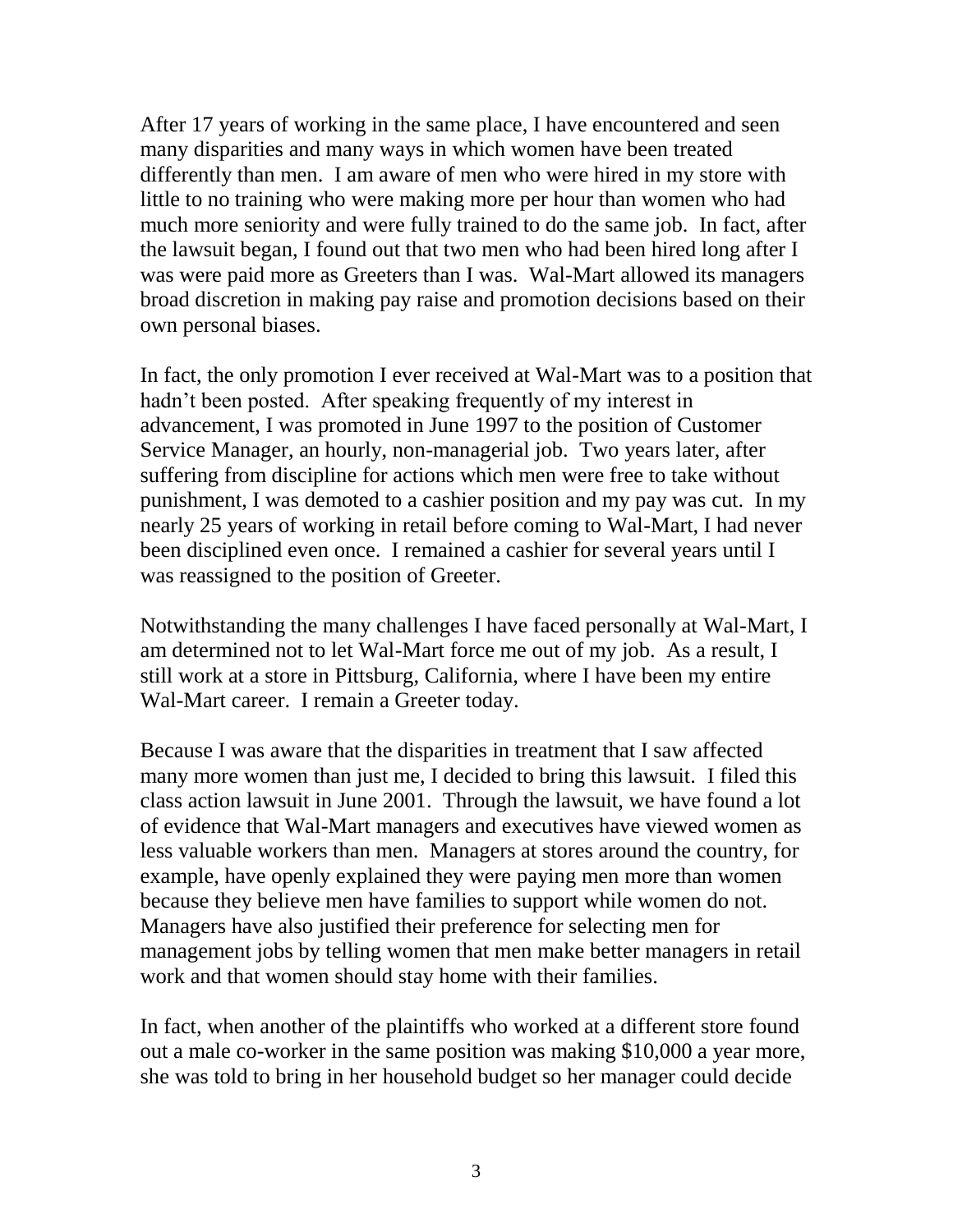whether she deserved to receive as much pay as the co-worker. Even then her salary remained far below his.

The fact gathering in this case also uncovered evidence that top executives said and did things that showed they held similar views of women. The executive who headed the SAMS Club division, that provides discount, bulk merchandise, repeatedly referred to the women employees as Janie Qs and girls. The program that all employees who become managers must complete tells them that the reason there have been so few women in top management is because men are more aggressive in seeking advancement. And the head of Wal-Mart's human resources department wrote to these top executives for years warning them that there were fewer women in management than expected, even saying one year that Wal-Mart was behind the rest of the world in its treatment of women.

I wasn't surprised when my attorneys shared with me that Wal-Mart's workforce data showed men were promoted into management much faster than women and that women were paid less than men with the same qualifications who were doing the same work at the same stores. As of 2004, when the court allowed the case to go forward as a class, this data showed that about 65% of all hourly employees in the stores were women but only 33% of the managers, and only 14% of the store managers, were women. It has taken women nearly twice as long to get promoted into management than men. This data also shows that women working at Wal-Mart stores were paid less than men in every one of the 41 regions in this country and that the pay gap has widened over time in favor of men.

Notwithstanding this evidence and mountains more like it, the Supreme Court ruled that our claims, challenging sex discrimination in pay and promotions, can't go to trial together. This case was brought to stop widespread discrimination at Wal-Mart, to change the company's culture, and to get paid the wages we lost because we were treated differently than men. The Supreme Court's decision will make it much harder and more expensive for us to achieve any of those goals. Instead of challenging these practices in a single case, we're going to have to bring multiple cases challenging the same practices in courts around the country. It's going to be much more expensive for us to try multiple cases, instead of one. And we won't be able to try our case in one place, before one court or jury and have a single determination made whether Wal-Mart has been discriminating against its women employees. Many women will have to file cases on their